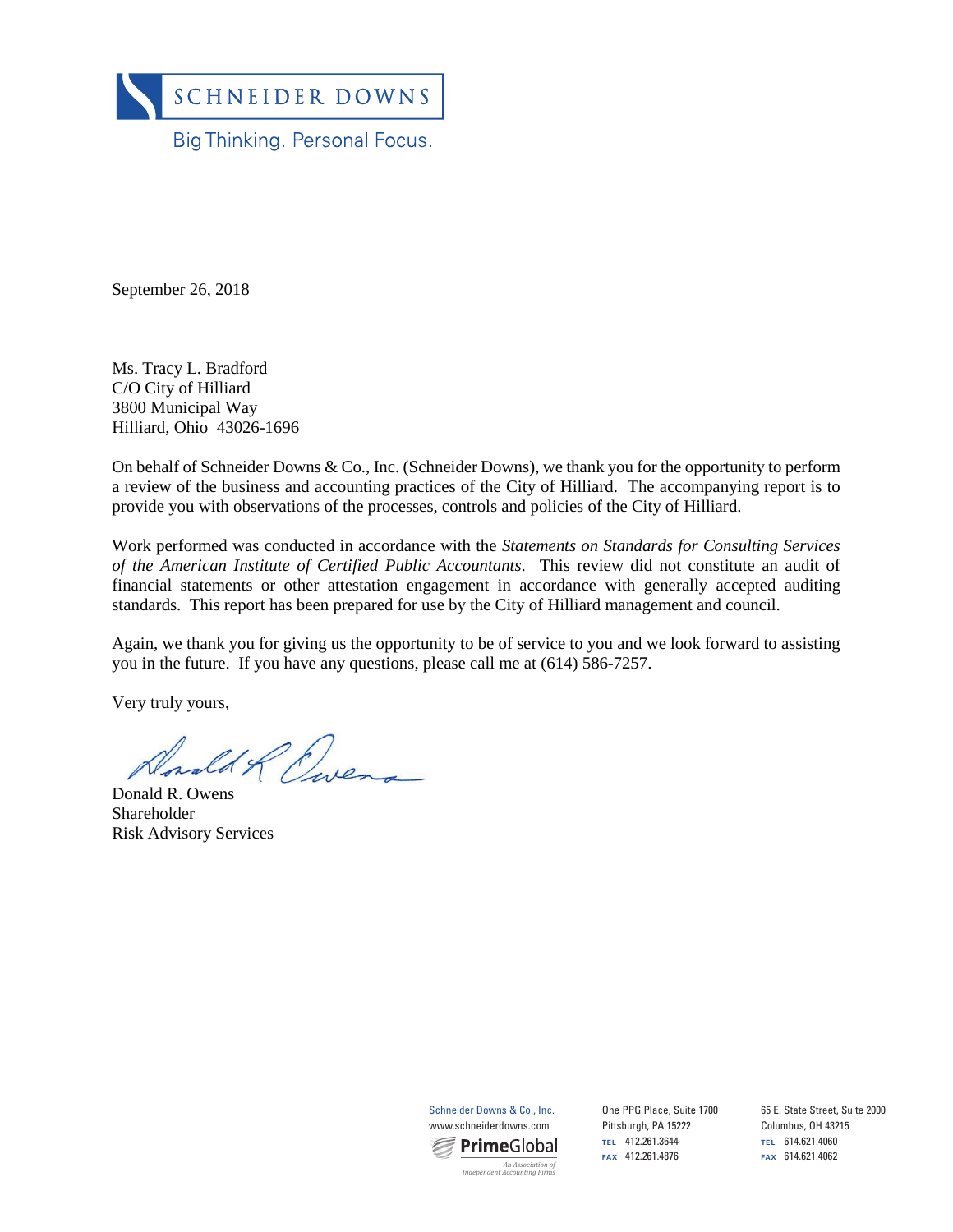# CITY OF HILLIARD

Business and Accounting Practices Review

September 26, 2018



Big Thinking. Personal Focus.

**www.schneiderdowns.com**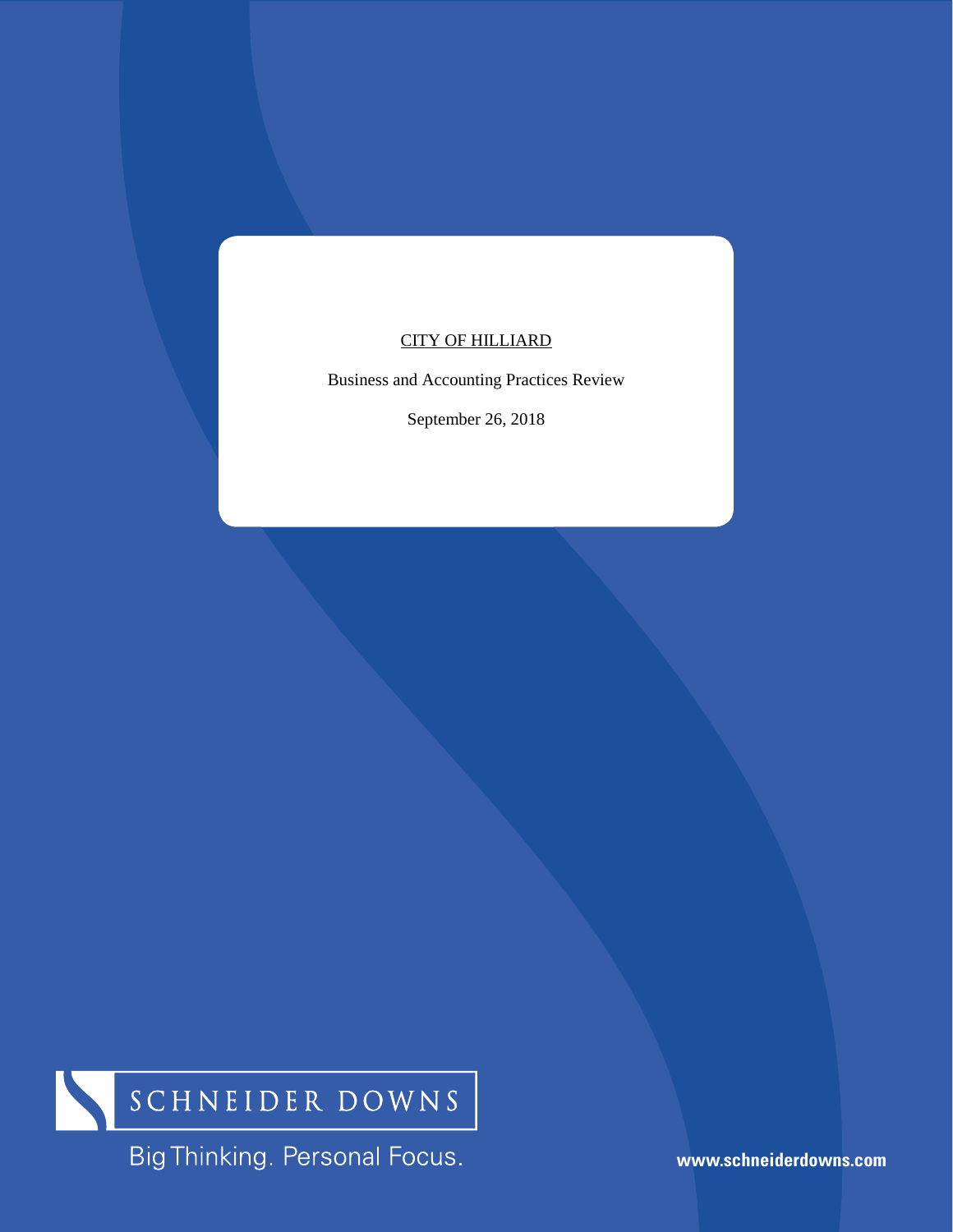## **Table of Contents**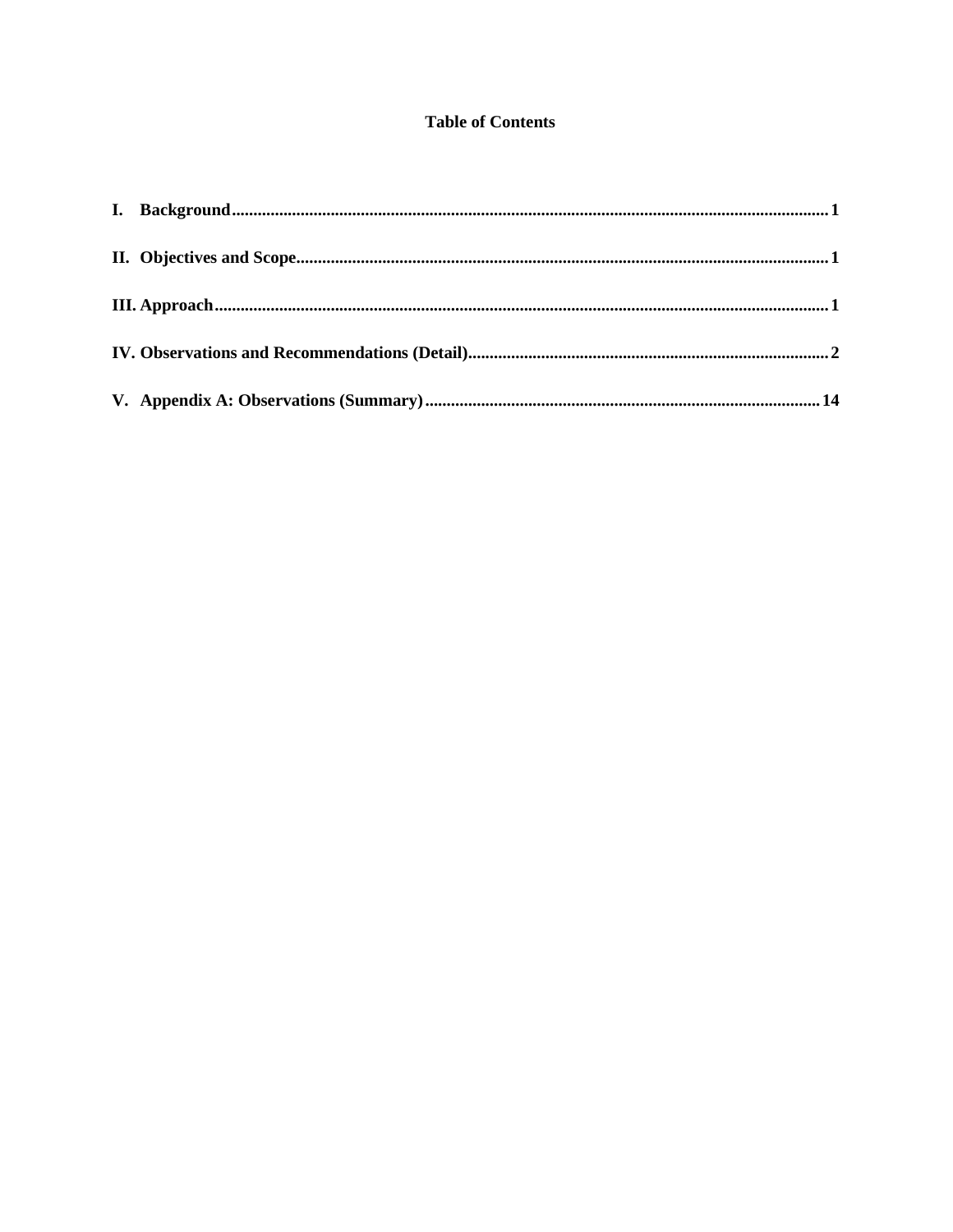## <span id="page-3-0"></span>**I. Background**

The City Hall of Hilliard, Ohio is located at 3800 Municipal Way, Hilliard, Ohio 43026. The City of Hilliard (City) is made up of the Hilliard Mayor's Court and Clerk of Courts Office, Hilliard Police Department, Hilliard Recreation and Parks, Department of Economic Development, Land and Buildings Department, IT and Communications Department, Finance Department, and Human Resources Department. These departments function to manage the City's legal, financial and maintenance needs.

## <span id="page-3-1"></span>**II. Objectives and Scope**

Based on a meeting held with Ms. Bradford, Mr. Delande and Ms. Baxter on March 7, 2018, it was requested that Schneider Downs & Co., Inc. (Schneider Downs) recommend the consulting services that should be performed to verify that appropriate controls are in place to effectively safeguard the City's funds and assets.

From our understanding, this encompassed the following areas of review:

- a. Safeguarding of funds received from revenue sources;
- b. Safeguarding of funds disbursed to vendors and other parties;
- c. Vendor selection, approval and setup;
- d. Contract management that includes bids, awards and contract management oversight;
- e. Asset management/safeguarding and accountability;
- f. Investment management; and
- g. System access security and assessing segregation of duties for the systems that are utilized to perform these functions.

## <span id="page-3-2"></span>**III. Approach**

Schneider Downs was engaged to perform a review of the City, evaluate current processes and identify opportunities for efficiency and improvement. As part of our review, we interviewed personnel, reviewed documentation and observed practices associated with the following: receipt of payments, disbursements of payments to vendors, payroll disbursements, issue of citations, physical security of seized property and evidence, compensation and raises, and accounting journal entries.

Schneider Downs met with the City's management to agree on the processes and functions in scope for this review. Once the processes were defined, Schneider Downs met with the City's management and key personnel within each of the following groups (function/position):

- a. Mayor/Commissions
- b. Mayor/City Clerk
- c. Mayor/Clerk of Courts
- d. Department of Economic Development/Economic Development Director
- e. Department of Law/Law Director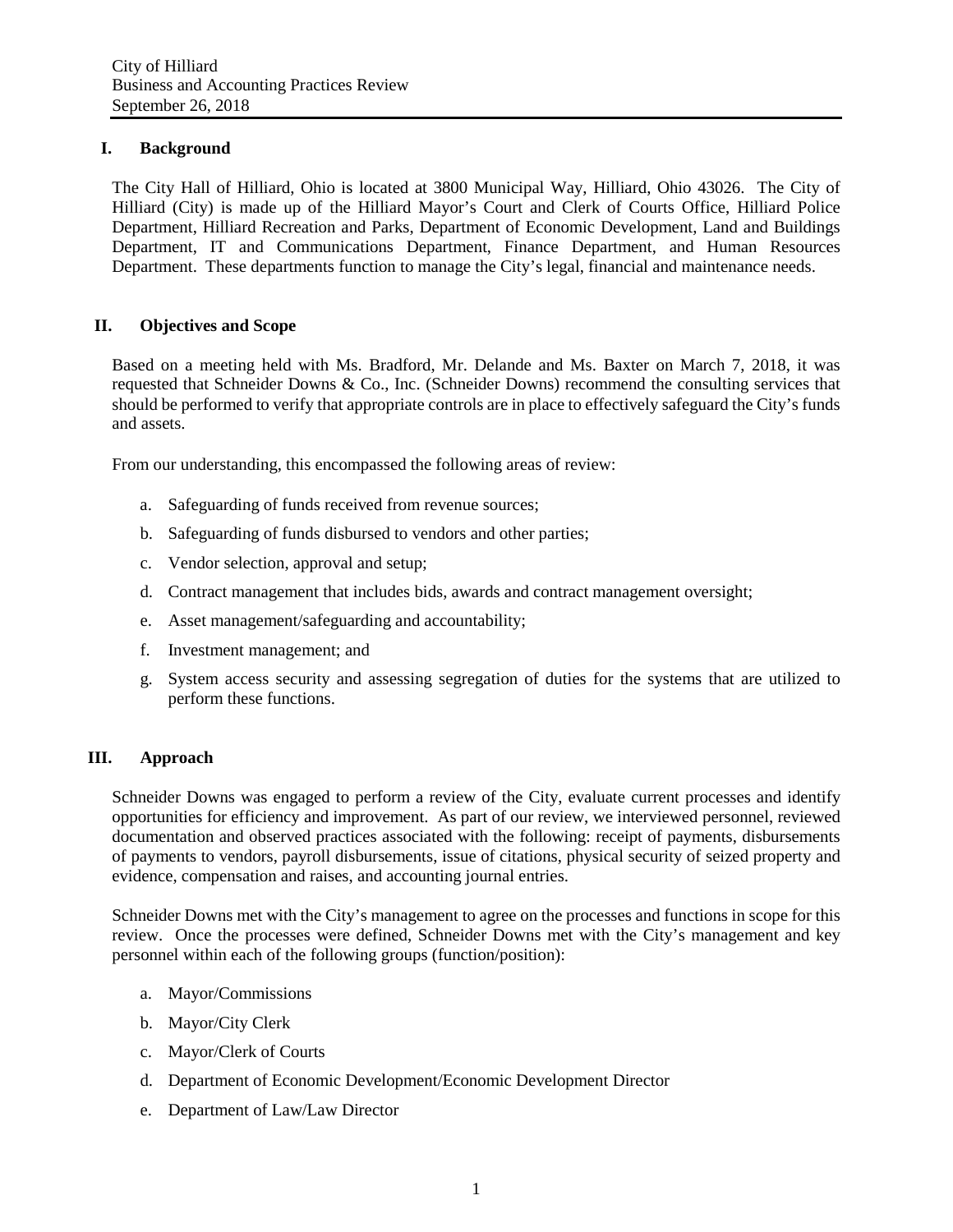- f. Department of Communications & IT/Communications Director
- g. Division of Building/Service Director
- h. Division of Engineering/Service Director
- i. Division of Service/Service Director
- j. Lands and Building/Lands and Building Director
- k. Division of Parks and Recreation/Recreation and Parks Director
- l. Department of Finance/Finance Director
- m. Department of Tax/Deputy Finance Director
- n. Human Resources/Human Resources Director
- o. Division of Police/Safety Director

We conducted interviews to assess which of the in-scope processes are performed by each function; reviewed each process to determine the critical risks that would prevent successful completion; reviewed how the processes are executed from initiation through end state; and, the controls that are performed to mitigate the critical risks.

We developed process documentation (process flowcharts and process narratives) for each process reviewed, and gained an understanding of the processes and the controls in place. We developed a risk and control matrix to assess whether the risks are sufficiently mitigated by existing controls and identified where gaps exist (where risks are not sufficiently mitigated by existing controls). The key systems used to execute the in scope processes were identified and access security has been assessed.

We performed a review to assess whether controls are sufficiently designed to mitigate the critical risks that they are intended to control. This involved a review of control documentation with the control performers. We will present the results of the assessment with the process owners to confirm their understanding of the control design exceptions observed and make recommendations for enhancement.

We assessed the entire lifecycle of how user access is securely managed across key systems and their related databases and operating systems. Specifically, we evaluated the processes used to create and delete user accounts (e.g., end user, privileged, guest and vendor), manage ongoing account and permission changes, and track policy compliance. We assessed the critical user roles held by the respective user accounts, along with the permissions assigned to each role, where possible, for appropriate segregation of duties (SOD) and compatible system access in accordance with user job duties.

## <span id="page-4-0"></span>**IV. Observations and Recommendations**

The following are recommendations for enhancing the business and accounting practices that were reviewed as part of this engagement.

## **1. Clerk of Courts - Ticket and Fees for Court**

A monitoring control is not in place to assess the volume and appropriateness of credits and write-offs of fees and other transactions executed by the Clerk of Courts, Building and Engineering, and Recreation and Parks Departments. A lack of independent review and/or monitoring of credits, voids, and write-offs increases the difficulty of detecting and identifying fraudulent activity.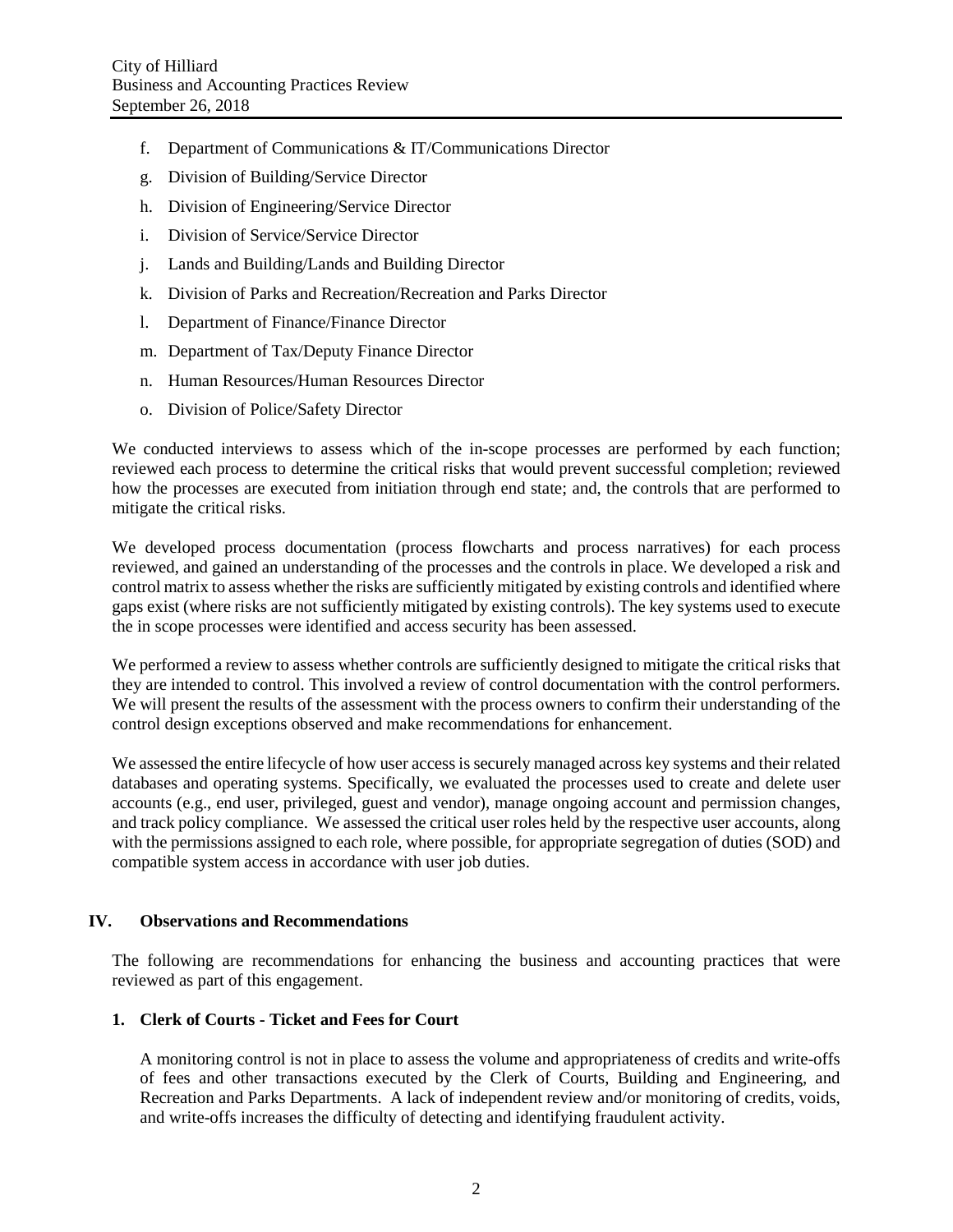**Recommendations:** The Finance Department should coordinate with the Clerk of Courts to obtain appropriate reporting of adjustments (voids and credits) at least on a monthly basis to evaluate the propriety of adjustments and assess trends.

## **2. Clerk of Courts - Physical Access**

There is no formal policy in place with respect to identifying the specific housing of confidential or sensitive information to ensure that access to offices that contain confidential or sensitive information is restricted to the appropriate parties only.

**Recommendations:** The Clerk of Courts should develop a policy specifically stating which offices will house specific types of confidential or sensitive information; who will be authorized access to these offices; and under what conditions access is approved. Identify which offices maintain confidential/sensitive information and determine which parties have access to these offices. Any party that has access to offices that maintain confidential or sensitive information should be held accountable for its contents and who has access to the offices.

**Management Response:** Per inquiry with the Law Director, the Clerk of Courts office knows who has access to the Clerk of Courts office and who has a key FOB to access the main Clerk of Court's office. Many case files have confidential and sensitive information in them. There are only two offices; files would be located in the Clerk of Courts office if she is working on something with the file. After the Clerk of Courts is finished with the file, it is placed back into the main Clerk's office.

## **3. Finance - Credit Card Usage**

There is not a formal accountability for the City credit card transactions or the ability to trace the individuals that use the credit card. Currently, there are two credit cards in use: one for the Finance Department that is also used by IT & Communications, and one for the Police Department. The credit card can be used by any individual that knows the credit card number or has access to the credit card. A lack of individual accountability for transactions can lead to undetected, unauthorized usage.

**Recommendations:** In order to prevent the risk of unauthorized usage and to provide accountability and monitoring of transactions, we recommend that the City's credit cards be assigned to individuals rather than a department.

**Management Response:** In order to use a City issued credit card, there must be a purchase order in place prior to the purchase being made. A signed receipt is also required to be given to the Finance Department after purchase. Currently, most purchases are used by obtaining the credit card number from the Finance Director, but individual credit cards will be considered in lieu of department credit cards. There will be a credit card policy in place that must be signed by all individuals using their City issued credit card. The Finance Director will determine the individuals necessary to have a credit card in their name, as well as the credit limit.

## **4. Finance - Segregation of Duties**

For each revenue source system (Incode, RecTrac, and TOPS), segregation of duty conflicts exist. The department that owns the application is the administrator of the system and can assign privileges at the user level as needed. Users have also been assigned duties that may be considered conflicting (i.e., the ability to record transactions, handle funds received, and record void or credit transactions). Conflicting assigned duties may allow individuals an opportunity to commit undetected fraud.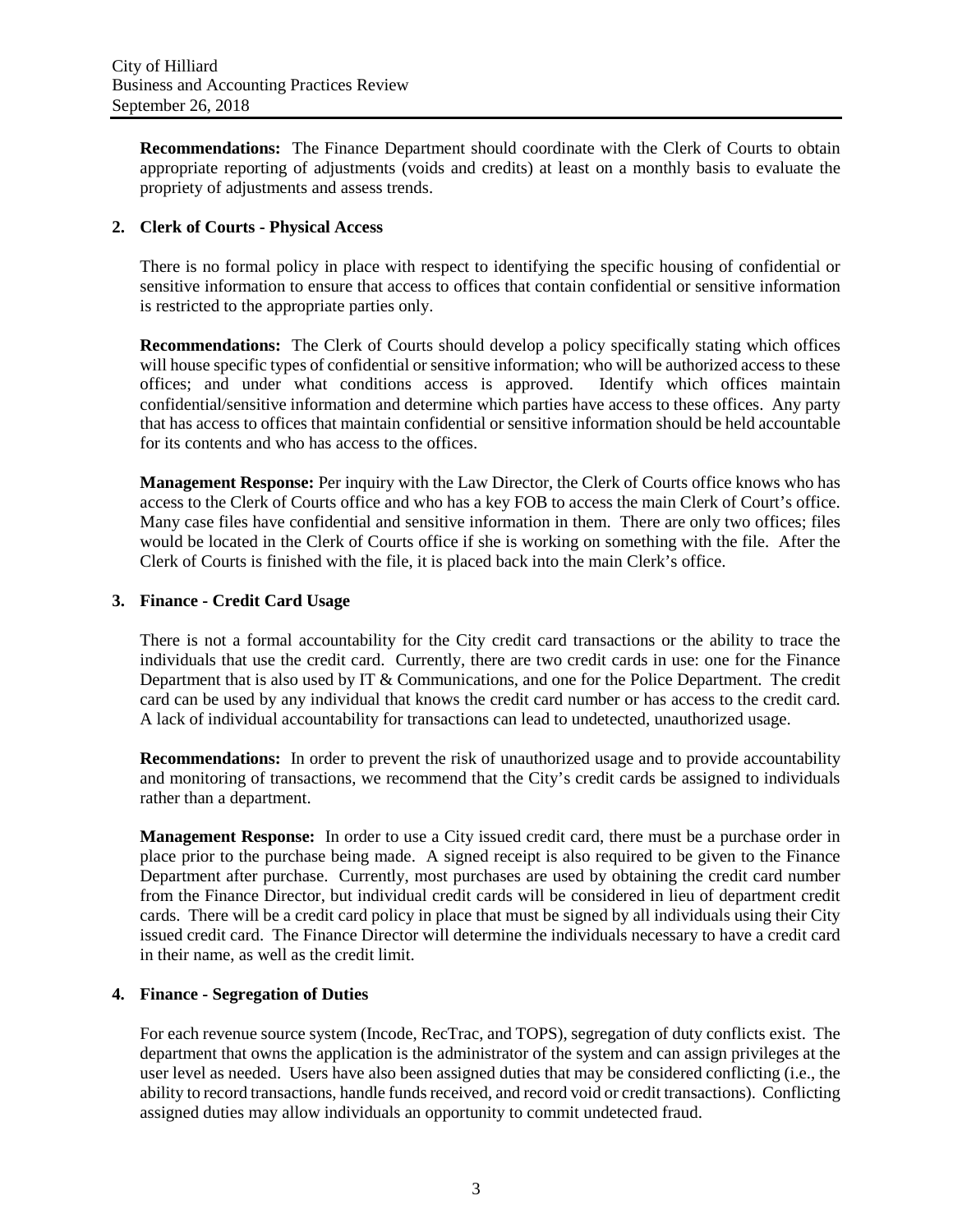**Recommendations:** In order to mitigate this risk, it is recommended that the Finance Department, as an independent function, reviews system reports showing the adjustments recorded each month (e.g., voids and credit transactions) to verify the validity of the transactions and to identify unusual activity or trends.

**Management Response:** Monthly, the Finance Department will receive reports from various departments along with any adjustments or write-offs such as voids and credit transactions. The Finance Department will review these reports against their own revenue reports and record variances, such as timing differences, between the two.

#### **5. Finance - Accounting for Uncollected Revenue Earned**

Revenue due the City that has been earned, but not collected, is not formally monitored to ensure proper tracking and collection is performed. Reliance is placed on offline processes due to the recording of revenue on a cash basis. As a result, there is limited visibility of these revenue and collection opportunities that may result in revenue or funds not being collected or recorded.

The City operates on a cash basis accounting system, and no formal tracking of accounts receivable exists. The lack of monitoring for these revenues provides opportunity for the revenue to go uncollected.

**Recommendations:** Since the City records revenues on a cash basis, the Finance Department should develop a monitoring process to track all open receivables that have not been recorded to ensure that each department is effectively collecting and addressing the receivable activity.

**Management Response:** The Finance Department is currently seeking software that will tie into CMI to record all invoices and receivables for formal tracking of uncollected revenues.

## **6. Finance - Requisition and Purchase Orders**

There is no formalized process for new vendor setup. A new vendor typically has a quote on letterhead, or if they are an independent contractor the Federal ID number is required.

**Recommendations:** A policy should be implemented surrounding the requisition and PO process that explicitly states the requirements for new vendor setup. Prior to business being done the City should require a W-9 for all new vendors, and that a new Vendor Form be completed by the department requesting the new vendor. If possible, all personnel might be required to disclose any personal relationships to a new vendor (arms-length transactions).

**Management Response:** Per inquiry with Tracy Bradford, obtaining a W-9 for all new vendors and new vendor form completed by the requesting department would be a policy the Finance Department will implement going forward, following the conclusion of the report. Finance will work on obtaining any personal relationships to vendors currently on the approved vendor masterfile, as well as new vendors going forward.

#### **7. Finance - Requisition and Purchase Orders**

All Finance Department personnel have access to add and delete users, and change privileges and thresholds within the CMI system. A Lack of application control configuration setting can lead to inappropriate approval of purchase requisitions and purchase orders.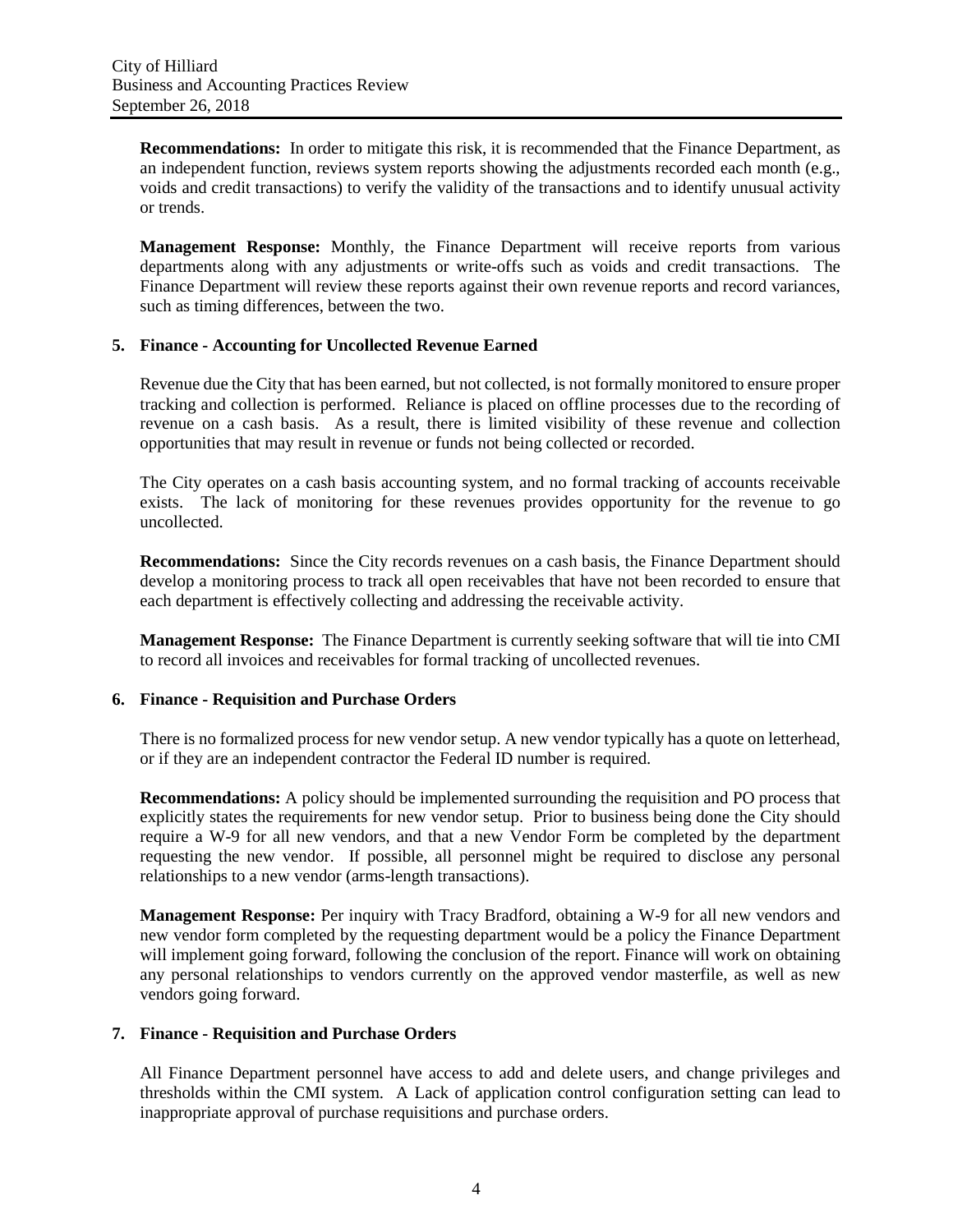**Recommendations:** The following process enhancements are recommended:

- a. System administration and user provisioning would be best executed by IT  $&$  Communication, which is independent of the production activities, rather than the department that owns the application and performs the daily production transactions. For best practices, user privileges should be designated on a user role basis to segregate conflicting duties, and access by employees should be assigned to the respective user roles.
- b. Where duties cannot be effectively segregated, monitoring should be implemented to assess transactions for inappropriate activity.

**Management Response:** The IT Department will add and delete users, and change privileges and thresholds within the CMI system.

## **8. Human Resources - Payroll**

Payroll policy states that directors "should" not approve their own time sheets. However, the access privileges within the Right Stuff (time reporting application) allows the Directors the capability to approve their own time. A lack of application control configuration setting can lead to inappropriate approval of payroll.

Payroll changes are reviewed and verified by the payroll processor that inputs the payroll changes rather than an individual or function separate than the payroll processor. This may result in inappropriate payroll activity that is not detected. A lack of independent review can result in undetected and inappropriate payroll activity.

The Payroll processor validates completeness of payroll changes in CMI by agreeing the source documentation requesting or approving the change to the Payroll Detailed Work Register (Payroll Register). The Payroll Register shows the full payroll rather than just the changes for the pay period, making it difficult for a reviewer to detect and validate the changes made that did not have a valid source document. A lack of a system report increases the risk of incomplete and inaccurate payroll data.

**Recommendation:** The following process enhancements are recommended in order to reduce the risk of payroll errors or fraudulent payroll activity:

a. Revise the application security privileges to prevent directors from approving their own time reports within the Right Stuff system.

**Management Response:** Per the Human Resources Director, security privileges have been revised to prevent directors from approving their own time reports within the Right Stuff system.

b. Payroll changes should be reviewed and validated by an individual or function separate from the person that executes the bi-weekly payroll.

**Management Response:** Per the Human Resources Director, moving forward, the Finance Department will review and validate any payroll changes prior to the Human Resources Department inputting the changes into the CMI system.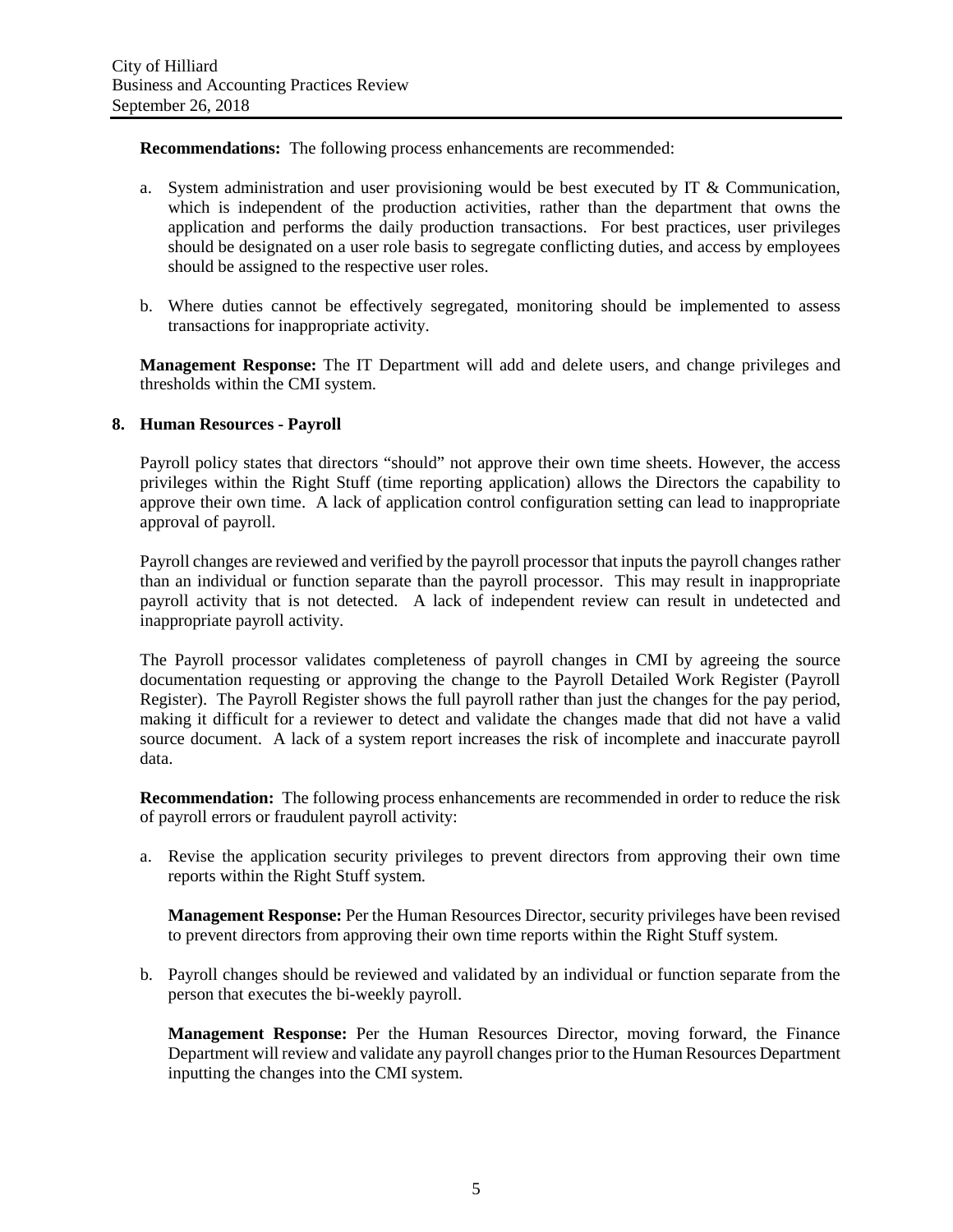c. It is recommend that a payroll change report be developed to show all changes made to payroll during the pay period (new hires, terminations, pay rate changes, and other deduction and tax changes) to enable a complete validation of pay period changes.

**Management Response:** Per the Human Resources Director, HR is in the process of developing an in-house payroll change report and saving it on the shared drive in which only HR will have access. The Payroll Specialist will create the document and, before any payroll change is made, the Finance Department will verify the changes. This process will go into effect upon the placement of the payroll change report on the shared drive and restricted access is established.

#### **9. Human Resources - Mandatory Vacation**

Mandatory vacation is not required by the City's hourly, salaried, union, non-union, full-time, parttime, or temporary employees.

**Recommendation:** The City implement a policy that all full-time employees, whether union or nonunion, hourly or salaried, take a mandatory one week (5 consecutive business days) vacation.

**Management response:** Response not yet received.

## **10. Human Resources - Use of City Vehicles**

The City did not have a policy regarding the use of City vehicles and equipment at the time of the audit. However, a *Vehicle and Equipment Use Policy* was approved August 6, 2018.

**Recommendation:** The policy must be implemented and adequately monitored to ensure that the policy is being enforced and adhered to by all department and division management.

**Management Response:** Response not yet received.

## **11. Land and Buildings - Fixed Asset Retirements and Additions**

There is no independent, periodic review of the City's fixed assets that ties back to the fixed asset register.

**Recommendation:** Finance should work with the Land and Buildings Department (and other departments as necessary) to develop a process for identification of assets that are being added or retired to ensure that accurate and complete updates are made to the Fixed Asset Register and revisions are appropriately made to the asset net book values.

**Management Response:** A *City of Hilliard Fixed Asset Policy, January 1, 2004* has been adopted by the City. Per the Finance Director, the Finance Assistant plays an active role in day to day transactions and inquiries to include reminding each department when to review their fixed asset inventories for accuracy. Each department is aware of policy thresholds and daily transactions involving additions and disposals of fixed assets.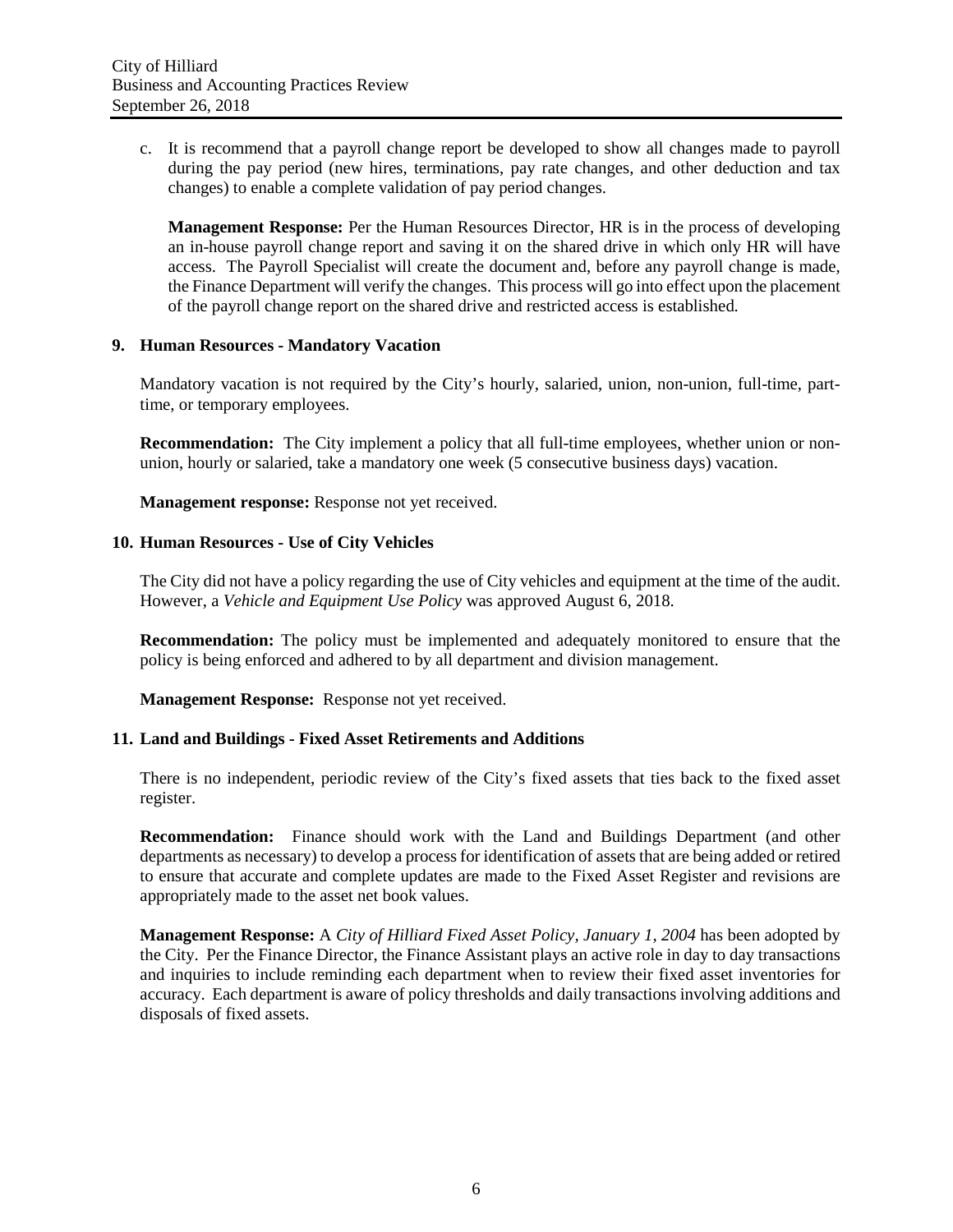## **12. Recreation and Parks - Aquatics**

Concessions at the aquatics center are managed by a third party, and an agreement is in place to provide a percentage of the proceeds to the City. The City has no knowledge of the total proceeds from concession sales and there is no control in place to verify that the payments received from the third party provider are accurate. A lack of verification provides an opportunity for the third party to withhold revenue owed to the City as agreed to by the contract. The City may not be collecting all revenue owed.

**Recommendation:** The following process enhancements are recommended in order to reduce the risk of uncollected revenue:

- a. The best solution would be for the City to operate the Point of Sales system, collect the funds from the concession sales, and then distribute the amount due to the third party service provider.
- b. If the above recommendation is not feasible, the City should obtain the daily or monthly Point of Sale system reports showing the total concession sales for the period to ensure that the payment received per the contract is accurate. In addition, the City should request and ensure that sales receipts are provided to the customer for each concession transaction to ensure that all sales transactions are recorded in the Point of Sale system.

**Management Response:** Several solutions under consideration for complying with this recommendation are as follows:

- a. Require third party vendors to utilize the RecTrac system or a similar system that is capable of tracking sales.
- b. Acquiring software that creates a profile for vending needs that allows the Recreation and Parks Department to track sales in real-time.
- c. Require third-party vendors to forward detailed sales reports with sales receipts.
- d. Run concessions in-house.

#### **13. Recreation and Parks - Programs**

Registration and collection of funds for most programs held by the City are conducted by third party service providers. These programs are managed by a third party and an agreement is in place to provide a percentage of the proceeds to the City. Typically, the City is unable to review registration lists. As a result, no control exists to verify that payments received from third party providers are accurate. A lack of registration verification provides opportunity for third party service providers to withhold revenue owed to the City as agreed to by contract. The City may not be collecting all the revenue owed.

**Recommendation:** Program registration and funds should be administered and collected by the City, and the proceeds due to the provider should be disbursed by the City based on the terms and conditions of the contractual agreements.

**Management Response:** This recommendation, along with a \$65,000 budget increase to cover costs of implementing this change, has been proposed to the City Council for consideration in the upcoming budget cycle.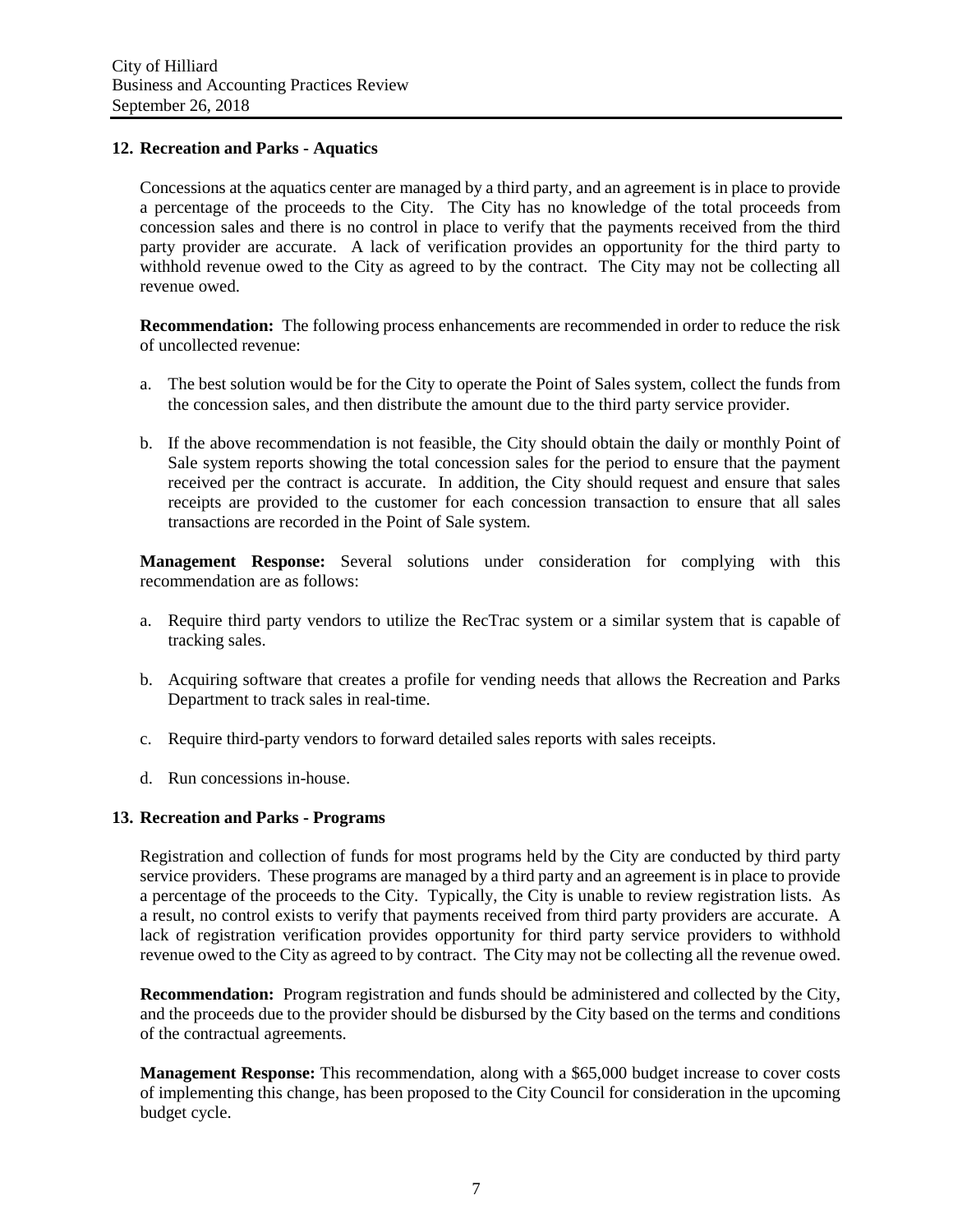#### **14. Recreation and Parks - Attendance**

There is no method in place to adequately record the number of participants who utilize high traffic facilities, such as the aquatic centers or community/senior centers, so revenues may be matched.

**Recommendations:** The City may consider turnstiles or other means of recording attendance at the aquatics centers and other high traffic locations (e.g. community/senior centers, etc.) that record the number of participants that can be matched against gate revenues.

**Management Response:** The City will investigate turnstiles and other methods to account for the number of individuals using the pools, the Community Center and the Senior Center.

#### **15. IT - Informal User Access Provisioning Process**

Common formal procedures have not been established across the City to track and document requests and approvals for creating new user accounts (for employees and vendors), or for modifying user account permissions dependent upon a business need. Notable computer systems include Active Directory, RecTrac, and CMI, among others. A lack of a formal process for granting, approving, and documenting access for employees, including subcontractors, may lead to unauthorized users gaining access to sensitive information causing potential data leakage and data loss.

**Recommendation:** The City management should establish a formal user access provisioning process across the City that traces and maintains requests and approvals for creating new user accounts, and modifying user account permissions on computer systems.

**Management Response:** Response not yet received.

#### **16. IT - Insufficient Independence in the User Access Provisioning Process**

System owners are responsible for the approval and administration of user access to their respective applications without the requirement of a second approval from an independent resource. A lack of a process for independent validation of the design and operating effectiveness of internal controls may lead to the misrepresentation of internal controls, resulting in failed business processes and potential financial/reputational impact.

**Recommendation:** The City management should incorporate an independent resource, such as IT management, into the user access provisioning process. The independent resource should be required to review and provide a second approval for user requests to access business applications.

**Management Response:** Response not yet received.

#### **17. IT - Informal User Access Deactivation Process**

Common formal procedures have not been established across the City to timely track and document requests related to deactivations and closures of user accounts on computer systems. Failure to detect improper or stale access to computer systems increases the risk of unauthorized access to systems by external, as well as, internal threat actors.

**Audit Note:** Notable computer systems include Active Directory, RecTrac, CMI, as well as an emphasis on any web-based applications that may not require users to first authenticate via active directory prior to gaining system access from outside of the internal network.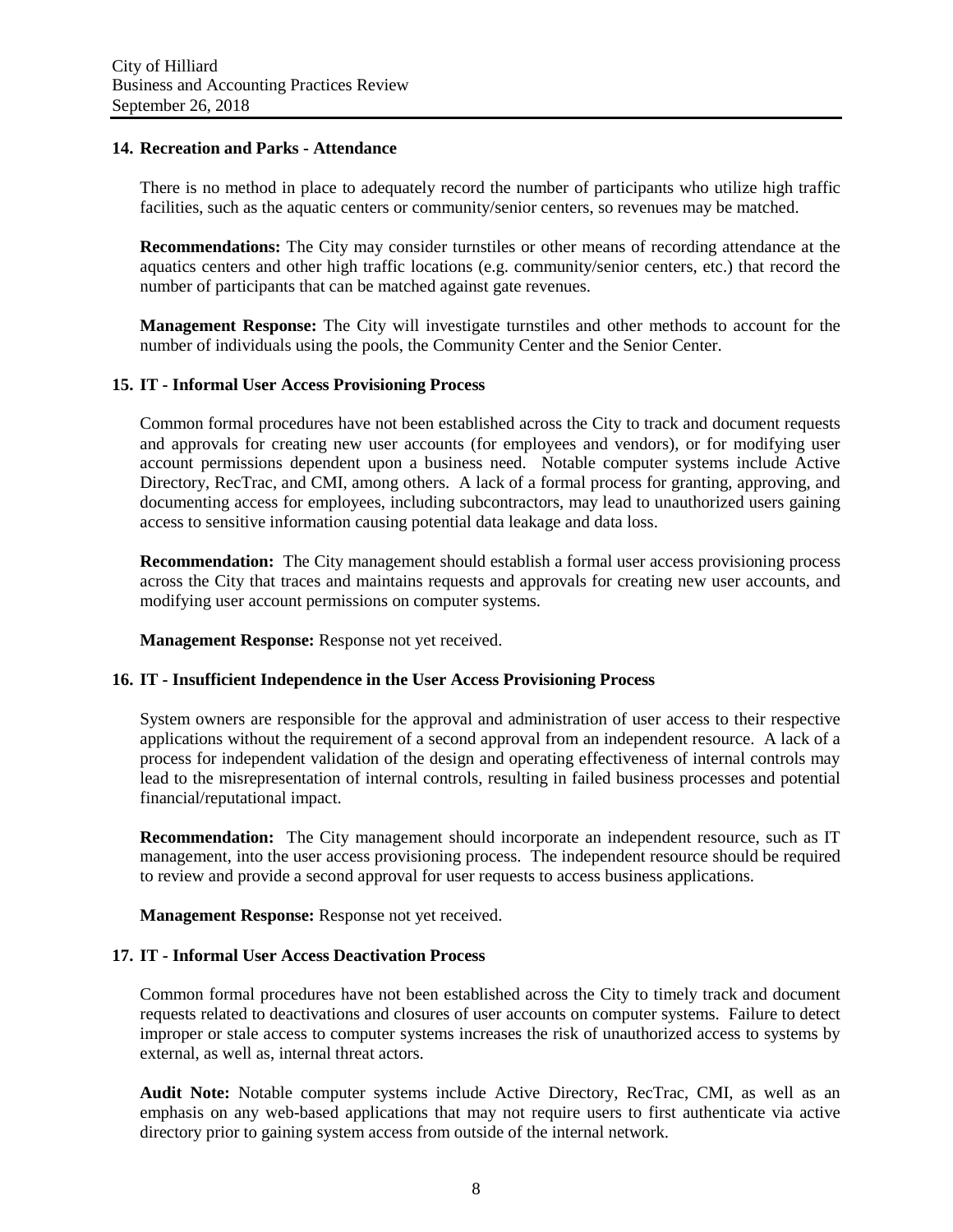**Recommendation:** The City management should establish a formal user access deactivation process across the organization that centrally tracks the completion of user account deactivations by IT staff and system owners upon documented notifications from HR or supervisors of employee separations.

**Management Response:** Response not yet received.

## **18. IT - Uncontrolled User Access**

System owners (including Active Directory, RecTrac & Card Connect, and CMI) are not required to, nor do they perform, regular reviews of user accounts that can access critical information systems. The timely detection of inappropriate system access is limited without the periodic performance of this validation check. A lack of access-level reviews may lead to unauthorized access to data and the inability to identify and trace system activity, resulting in data loss.

**Recommendation:** The following process enhancements are recommended in order to reduce the risk of unauthorized access to computer systems and possible data loss:

- a. The City management should update the Information Technology Security policy to include a requirement for system owners to conduct reviews of system access, including privileged system access, held by their respective system's user accounts for appropriateness at least twice annually. The scope of the reviews should not be limited to the following:
	- i. Accounts with remote access to the network or email system.
	- ii. Accounts with incompatible duties/access.
	- iii. Dormant and disabled accounts.
	- iv. Accounts with passwords that do not expire.
	- v. Accounts with passwords unchanged according to policy.
- b. The City of Hiliard management should require each system owner to perform and document the results of at least one user access review prior to the end of Q4 2018, in accordance with the updated Information Technology Security policy.

**Management Response:** Response not yet received.

## **19. IT - Unmanaged Privileged Access to RecTrac**

With regards to how privileged system access to RecTrac is managed, the following was identified:

- a. Privileged access to RecTrac is not limited to only employees with commensurate job duties.
- b. Five Rec Supervisors hold local administrator access on both the transactional and web servers. Note: No more than two of the six supervisors use the privileged access to apply available upgrades/patches directly to RecTrac when responsible IT staff is unavailable.
- c. Management does not take advantage of granular security features within the system capable of tightening current user access rights without compromising performance.

Unmanaged administrator access privileges may lead to unauthorized access to data.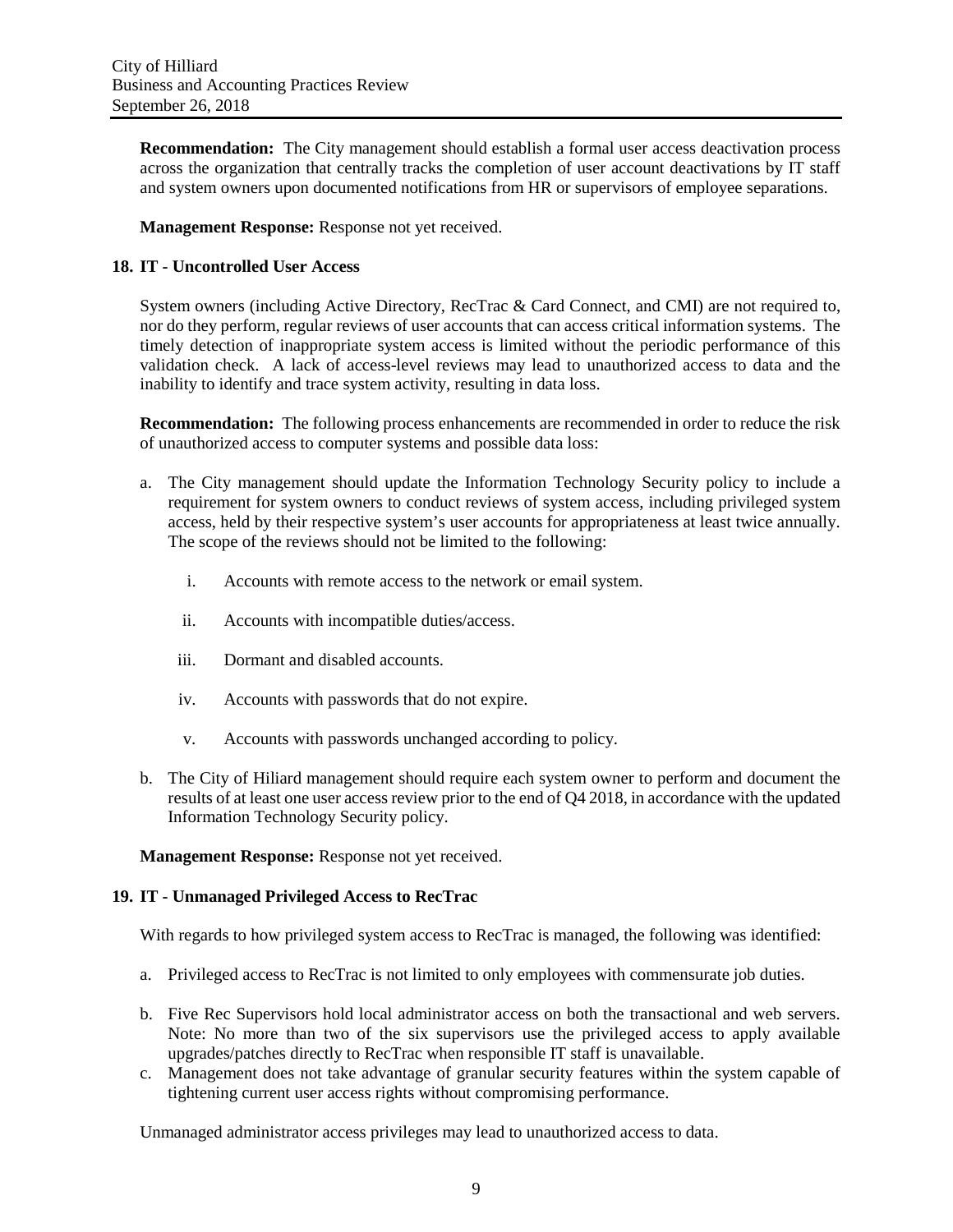**Recommendation:** The City management should implement more control over privileged access to the RecTrac system and server by considering the following:

- a. Immediately review list of employees holding any privileged access to the RecTrac system and supporting servers. Remove access from any employees whose job duties are not compatible with the business needs for the privileged access.
- b. Understand and apply applicable security features available within the RecTrac system to further restrict unnecessary access held by existing users as well as to the standard security profiles assigned to new users, as needed.

**Management Response:** Response not yet received.

#### **20. IT - Untraceable Changes to RecTrac**

Patches and other changes implemented directly to the RecTrac system servers by either IT staff or a Recreation and Parks supervisor are not required to be formally tracked and approved prior to their release to production. Changes that are ineffectively managed may lead to inappropriate changes being implemented or appropriate changes being mismanaged resulting in adverse impacts on the business or technology assets.

**Recommendation:** The following process enhancements are recommended in order to reduce the risk of inappropriate changes and/or updates to the RecTrac system and undesired affects on the organization or technical assets:

- a. The City management should update the Information Technology Security policy requiring the business purpose, test results (if necessary) and proper approvals for all RecTrac updates and server security patches to be documented and retained prior to their releases into production.
- b. New change management process should be enforced once the policy has been updated and approved.
- c. IT Insufficient Control Over Physical Datacenter Access

**Management Response:** Response not yet received.

## **21. IT - Insufficient Control Over Physical Data Center Access**

Physical access to the primary datacenter in City Hall and the police department is managed in an informal manner that does not require all visitors to document and present legitimate business purposes to the IT Director for approval before their access is authorized and granted. Informal facilities/physical asset controls may lead to damage, loss of personnel safety, and loss of physical and information asset integrity due to various physical and environmental threats.

**Recommendation:** The following process enhancements are recommended in order to reduce the risk of damage or loss of physical data assets and/or personnel safety:

a. The City management should generate and review a report from the badge security system of all security badges assigned physical access to all datacenter facilities. Deactivate access that is stale or no longer required by the corresponding badge owner for relevant business purposes.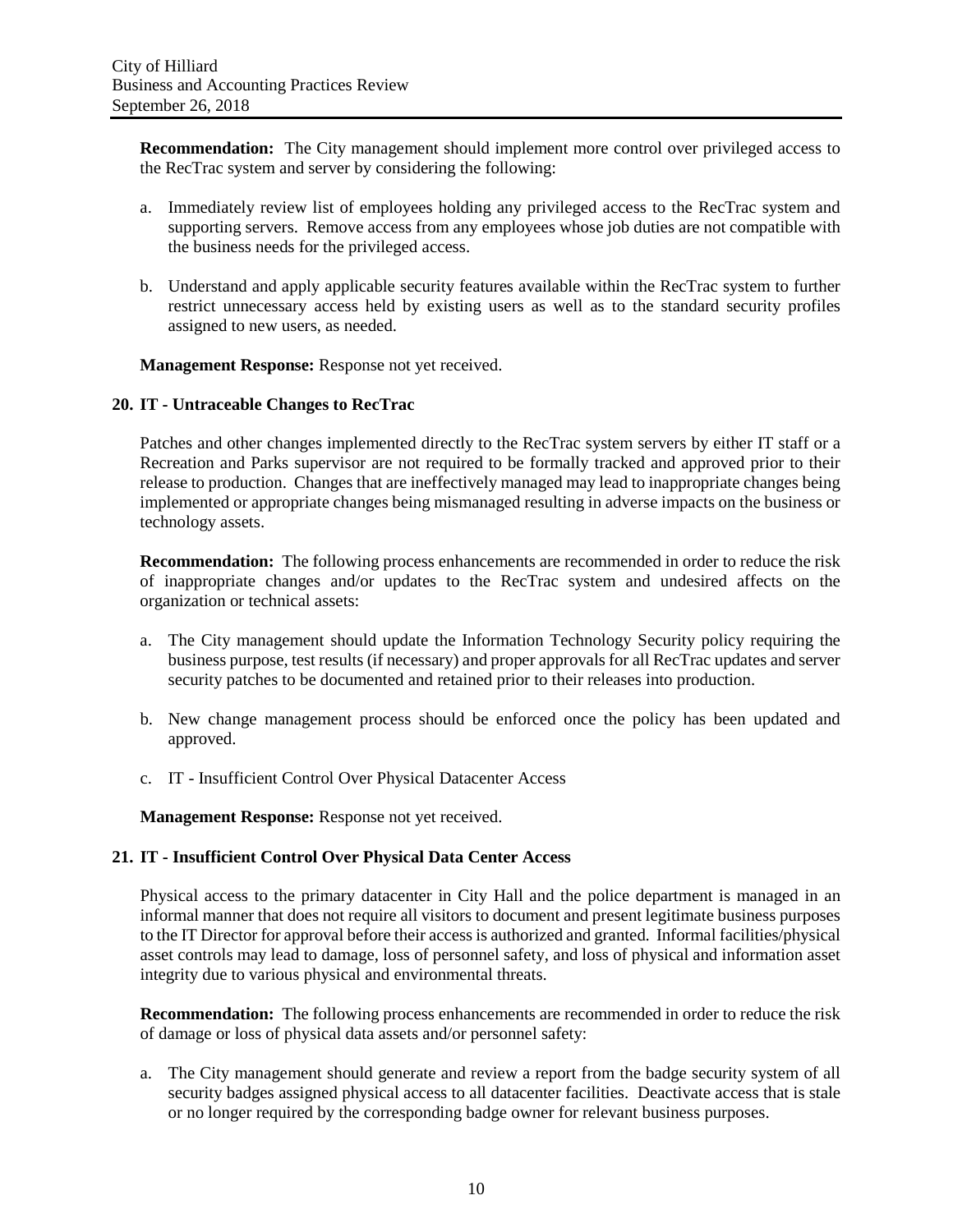b. The City management should implement a formal process that tracks the employees, vendors and guests, their business purposes, and proper IT Director approvals for physical access requested to each data center. Particular consideration should be given to also document the expected timeframe for data center access granted to non-employees and expire the access accordingly.

**Management Response:** Response not yet received.

#### **22. IT - Insufficient Information Technology Security Policy**

The Information Technology Security policy was last revised over ten years ago in February 2008. Furthermore, the outdated policy does not define or enforce comprehensive requirements and standards for protecting the confidentiality, integrity and availability of the organization's information technology assets, such as:

- a. IT Systems Security including password standards related to minimum password length and password history
- b. Definitions of sensitive data and other key assets
- c. Employee training and education requirements
- d. Incident Management
- e. Facilities Security
- f. IT Security Roles and Responsibilities
- g. Business Continuity and Disaster Recovery Plan

A lack of policies to appropriately manage user access to confidential data can result in data loss, data theft and potential reputational impact.

Employees may not be aware of their responsibilities related to information security leading to data breaches and service outages.

**Recommendation:** The following process enhancements are recommended in order to reduce the risk of data loss, data theft, and possible damage to organizational reputation:

- a. The City management should update the Information Technology Security policy to define and enforce comprehensive requirements and the latest standards for protecting the confidentiality, integrity and availability of the organization's information technology assets. In addition to the considerations for the two aforementioned policy recommendations, the scope of the policy should not be limited to the following:
	- i. IT Systems Security including password standards related to minimum password length and password history
	- ii. Definitions of sensitive data and other key assets
	- iii. Employee training and education requirements
	- iv. Incident Management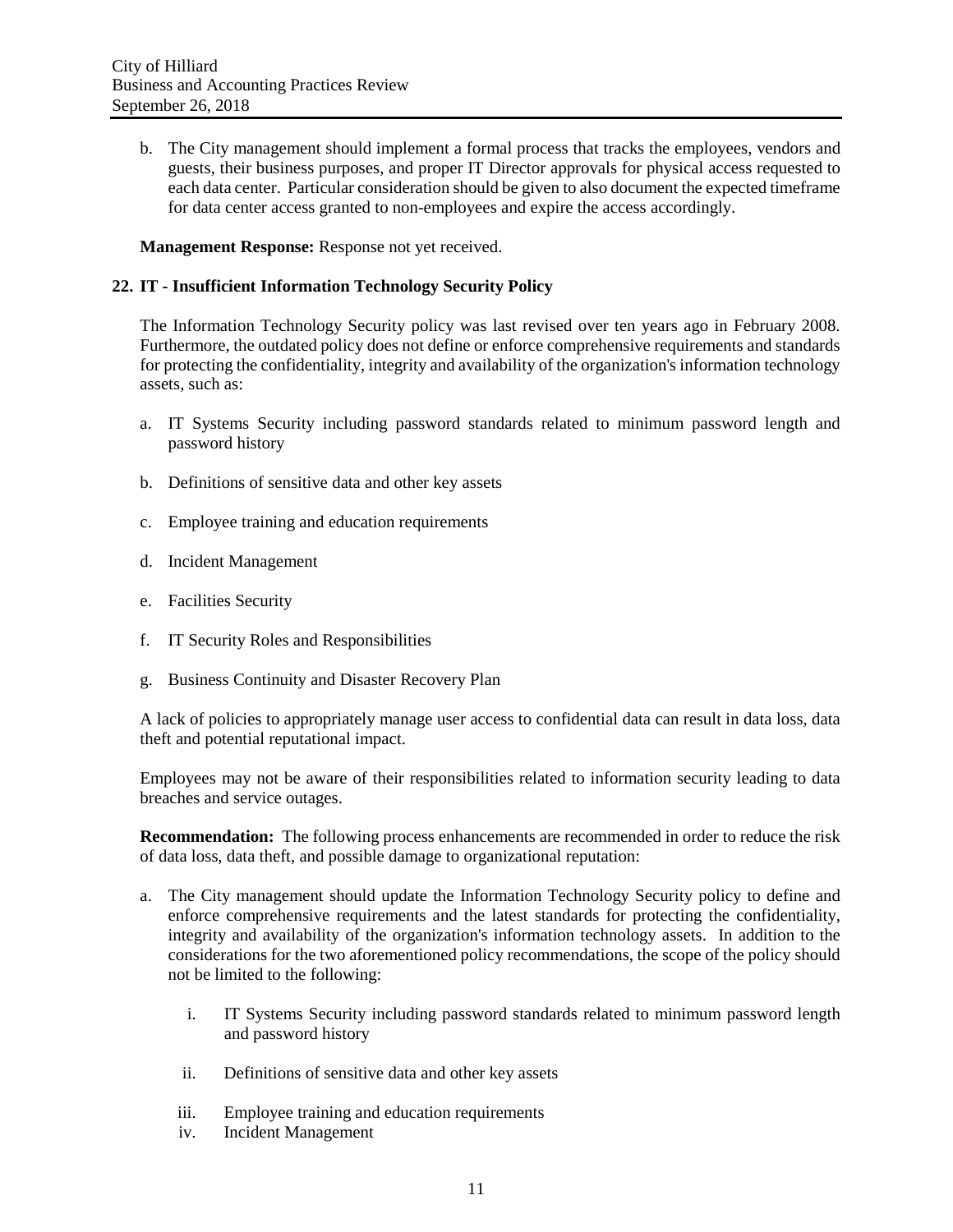- v. Facilities Physical Security
- vi. IT Security Roles and Responsibilities
- vii. Business Continuity and Disaster Recovery Plan
- b. The revised Information Technology Security policy should be reviewed and made effective immediately upon approval.

**Management Response:** Response not yet received.

#### **23. IT - Lack of a Security Incident Response Plan**

Plan, policy and procedures for responding to computer security incidents in an effective, efficient, and consistent manner have not been defined or implemented. A lack of incident response leads to businesses being reactive rather than proactive when data breaches and other issues occur.

**Recommendation:** The City management should develop and implement Computer Security Incident Response capabilities (plan, policy and procedures), in accordance with National Institute of Standards and Technology (NIST), including the following:

- a. Security Incident Policy
- b. Definition of computer security incidents
- c. Roles and responsibilities of response team members
- d. Triage procedures and escalation paths
- e. Performance measures
- f. Severity rating classification
- g. Mitigation/remediation timelines
- h. Reporting to external parties

**Management Response:** Response not yet received.

#### **24. IT - Weak Password Controls**

A number of RecTrac system password settings are not configured in alignment with leading practices to enforce adequate security over user access to the system. Notable insufficient password settings include the following:

- a. Minimum password length  $= 0$  characters
- b. Password expiration set to 180 days which is not in accordance with the Information Technology Security policy of 90 days
- c. Password complexity not enabled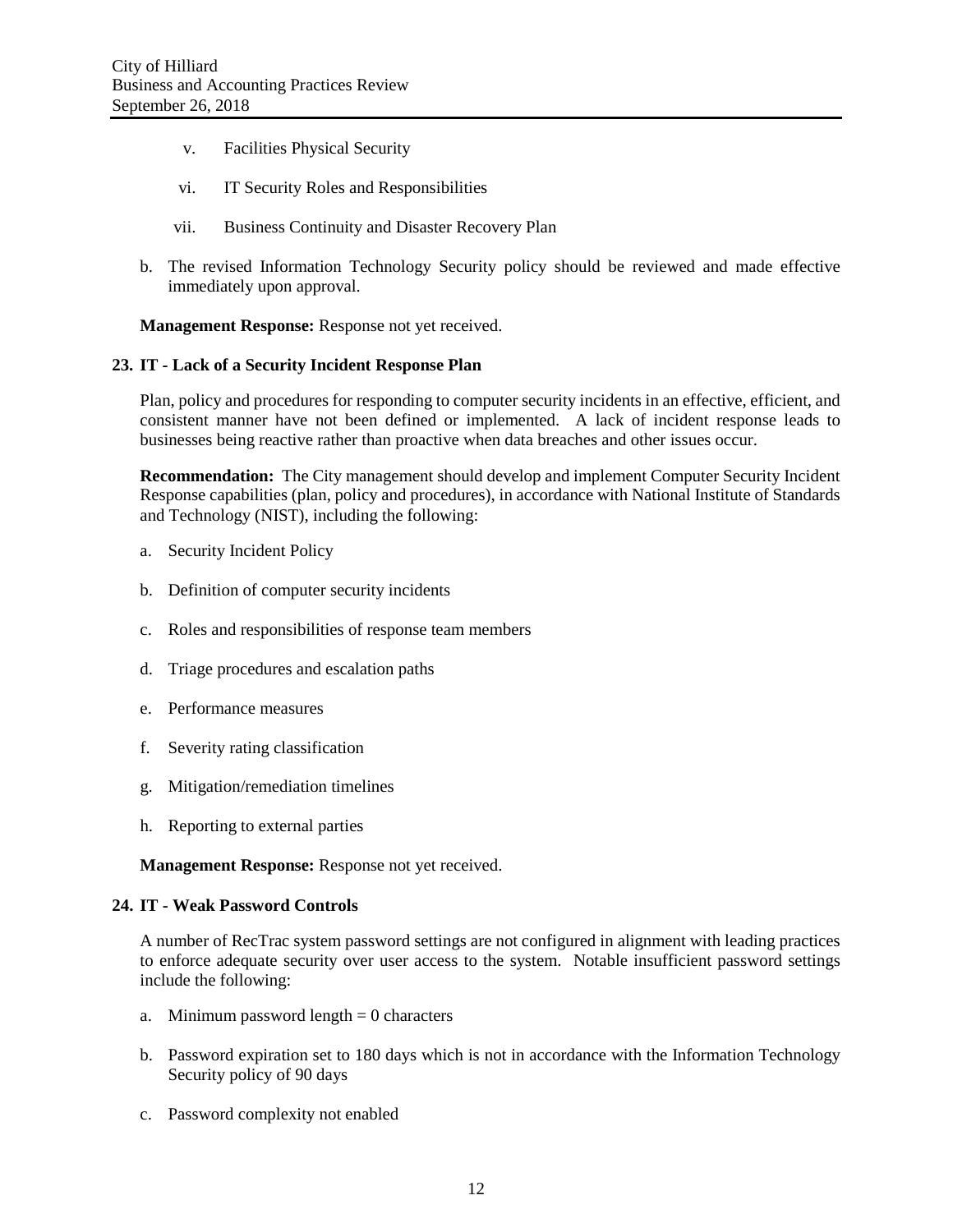- d. Password history not enabled in accordance with the Information Technology Security Policy of 9 passwords remembered
- e. Account lockout not enabled after determined number of invalid logon attempts
- f. Password permitted to match username

Weak passwords can potentially allow malicious activity to result in unauthorized editing, disclosing, or deletion of sensitive data.

**Recommendation:** The City management should implement password settings in RecTrac that meet or exceed the following requirements:

- a. minimum password length  $= 8$  characters
- b. maximum password age (expiration)  $= 90$  days
- c. complexity = enabled with upper  $\&$  lower case, numbers, symbols
- d. history enforced  $= 9$  passwords remembered
- e. account lockouts threshold  $= 9$  invalid attempts
- f. password match username = disable

**Management Response:** Response not yet received.

#### **25. General - Knowledge Management Challenges**

City of Hilliard is not acting to preserve the long-term success and competitiveness of the organization. There are limited tools in place to support the skills and knowledge retention with a number of departments. In particular, a succession plan has yet to be established to develop new leaders to fill key operations and management positions in the future. Furthermore, years of mission-critical information about existing technology systems and operational procedures have not been documented and shared between employees and key parts of the business.

**Recommendation:** the City management should consider the following:

- a. Provide employees adequate opportunities for training and education to learn new skills and keep existing skills current.
- <span id="page-15-0"></span>b. Establish an internal document management process that provides centralized repository for storage and sharing of new and updated information to enable workflow progression.